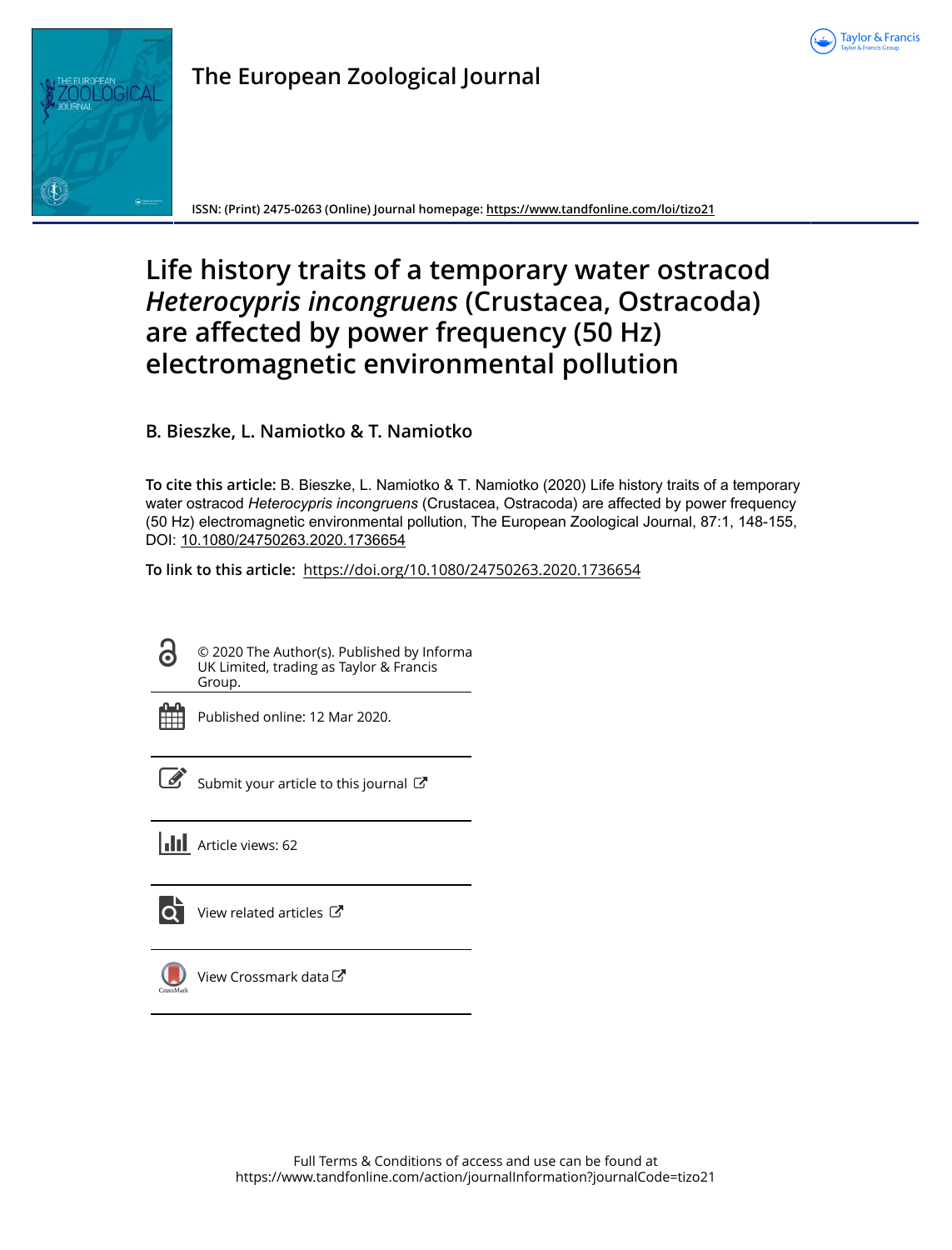

## Life history traits of a temporary water ostracod *Heterocypris* incongruens (Crustacea, Ostracoda) are affected by power frequency (50 Hz) electromagnetic environmental pollution

### B. BIESZKE  $\circ$ [,](http://orcid.org/0000-0002-0129-1511) L. NAMI[O](http://orcid.org/0000-0002-0269-2923)TKO  $\circ$ , & T. NAMIOTKO  $\circ$ [\\*](#page-1-0)

Laboratory of Biosystematics and Ecology of Aquatic Invertebrates, Department of Genetics and Biosystematics, Faculty of Biology, University of Gdansk, Gdansk, Poland

(Received 24 October 2019; accepted 24 February 2020)

#### Abstract

We examined in laboratory settings the effects of power-frequency electric  $(14 \text{ kV/m})$  and magnetic  $(150 \mu T)$  field exposures, mimicking that of high voltage overhead transmission lines, on the viability of resting eggs of a cosmopolitan freshwater ostracod *Heterocypris incongruens*. The experiment was carried out in two consecutive phases: (I) an incubation (dry) phase, and (II) a hatching and development (wet) phase. In the first phase, eggs were incubated dry in one of three conditions: electric field, magnetic field and control, and then, in the second phase, the eggs were inundated with water and assigned to one of two hatching conditions: either the same as in incubation or control. Eggs incubated in control conditions were assigned either to the electric field, magnetic field or remained in control conditions. Differences in: hatching success, dynamic of hatchability, and juvenile survival between control eggs/juveniles and those exposed to each of the stress treatment combinations were compared in the balanced design. The magnetic field significantly affected the dynamic of hatchability: 40% of neonates appeared at 4 days in magnetic field treatment vs. 8 days in control; however, final hatching success was equal in all combinations of treatments. Incubation in both magnetic and electric fields significantly affected juvenile survival: only 21.7% (vs. 51.7% in control) and 16.7% (vs. 41.7% in control) of juveniles reached the adult stage in magnetic and electric fields, respectively. We conclude that the power frequency electromagnetic field created by high voltage overhead transmission lines can have important consequences for fitness-related life history traits of aquatic invertebrates.

Keywords: Freshwater invertebrates, eggs viability, postembryonic survival, electromagnetic radiation, overhead power lines

#### Introduction

As a result of the increased use of electricity and the long distances between energy production and consumption, a grid of new high-voltage overhead transmission power lines is going to increase dramatically its expansion, covering and crossing a substantial number of habitats, including priority areas for wetland conservation. The possible adverse biological effects on humans and agricultural or laboratory animals due to exposure to the 50–60 Hz electromagnetic fields generated by transmission lines have been of concern for over four decades; however, the results of the previous studies have been as yet inconclusive or controversial (reviewed in U.S. Congress OTA [1989](#page-8-0); <span id="page-1-5"></span><span id="page-1-2"></span>Fernie & Reynolds [2005;](#page-7-0) WHO [2007;](#page-8-1) Lewczuk et al. [2014](#page-7-1); Redlarski et al. [2015](#page-8-2)).

<span id="page-1-4"></span><span id="page-1-3"></span><span id="page-1-1"></span>Due to the health hazard and other probable negative effects of electromagnetic fields on living organisms, the Council of the European Union issued a Recommendation 1999/519/EC (Recommendation [1999\)](#page-8-3) and a Directive 2004/40 EC (Directive [2004](#page-7-2)) specifying limitation of exposure of the general public and occupational zones to electromagnetic fields, based on limit values from guidelines of the International Commission on Non-Ionizing Radiation Protection (Vecchia [2007](#page-8-4); ICNIPR [2010](#page-7-3)). According to these two EU legislative documents (Recommendation [1999;](#page-8-3) Directive [2004](#page-7-2)) exposure limits for the general public for power frequency (50 Hz) electromagnetic

© 2020 The Author(s). Published by Informa UK Limited, trading as Taylor & Francis Group.

<span id="page-1-6"></span><span id="page-1-0"></span><sup>\*</sup>Correspondence: T. Namiotko, Laboratory of Biosystematics and Ecology of Aquatic Invertebrates, Department of Genetics and Biosystematics, Faculty of Biology, University of Gdansk, Wita Stwosza 59, 80-308 Gdansk, Poland. Email: tadeusz.namiotko@ug.edu.pl

This is an Open Access article distributed under the terms of the Creative Commons Attribution License (http://creativecommons.org/licenses/by/4.0/), which permits unrestricted use, distribution, and reproduction in any medium, provided the original work is properly cited.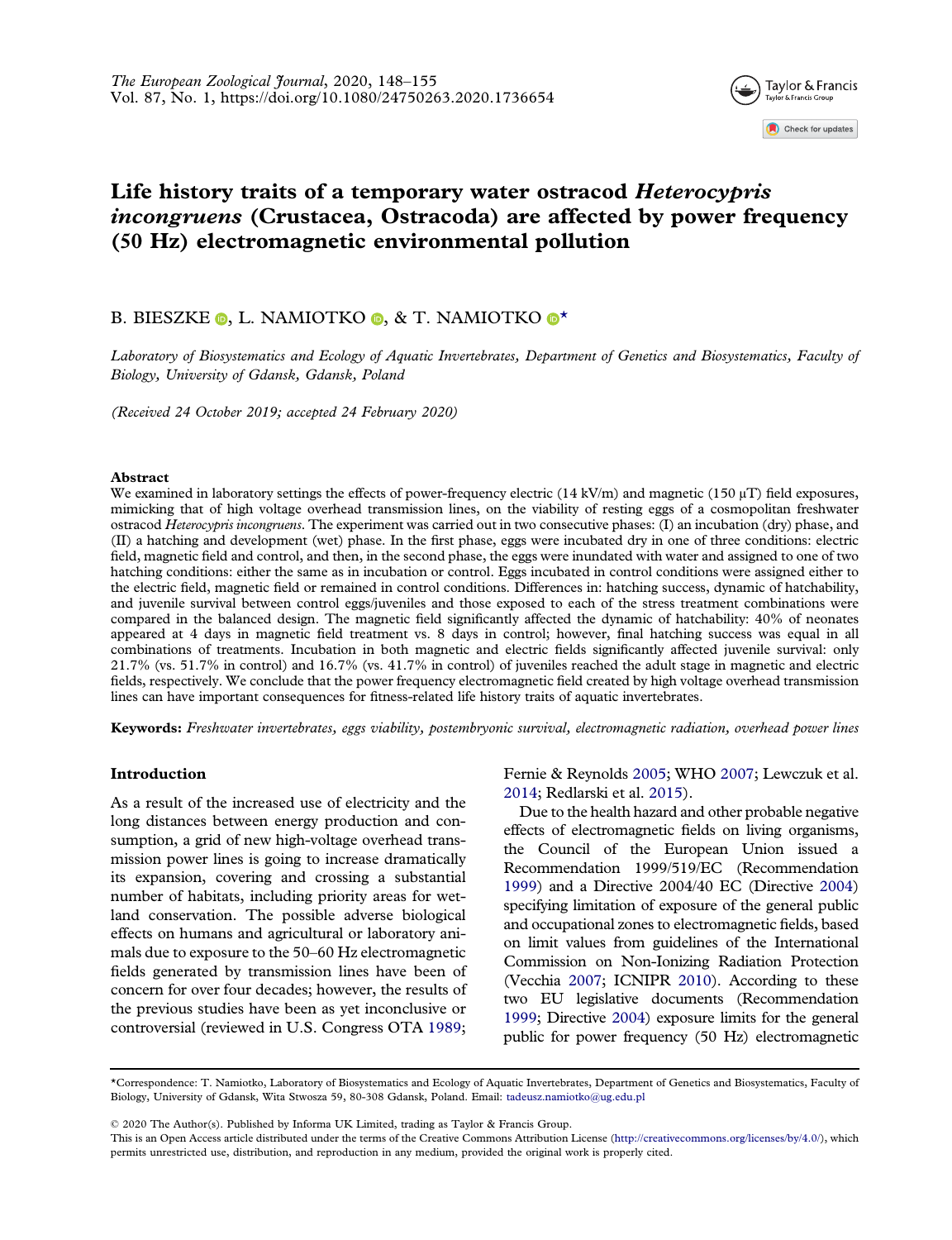fields are set as 5000 V/m for electric field strength and as 100 μT (microTesla) for magnetic flux density, whereas occupational exposure limits are 10,000 V/m and 500 μT, respectively. Because neither the Recommendation ([1999\)](#page-8-3) nor the Directive [\(2004\)](#page-7-2) has been transposed in binding national legislation in all EU member states yet, there is still a variety of restrictive policies associated with electromagnetic fields in the EU countries. Some member states decided to implement these regulations or even more rigorous values, while in others there are more lenient limits or there is no regulation. Diversity of national rules and limits in the member states and some other countries are reviewed by Stam [\(2018](#page-8-5)). However, even in the states where the national limit regulations are in force, real values exceed the reference levels (Goiceanu & Danulescu [2006](#page-7-4); WHO [2007](#page-8-1)).

<span id="page-2-7"></span><span id="page-2-0"></span>Although electromagnetic fields easily enter all shallow aquatic ecosystems, the impacts of power lines on freshwater biodiversity have been poorly addressed, and relatively little is known about how electric and magnetic components of electromagnetic fields generated by power wires may influence the life history characteristics of freshwater invertebrates. Some notable exceptions are laboratory studies on the deleterious consequences on survival, development and reproduction parameters under electromagnetic field exposures in a water flea Daphnia magna Straus, a key species in many lentic freshwater habitats (Krylov [2008,](#page-7-5) [2010](#page-7-6); Krylov & Osipova [2013](#page-7-7)).

<span id="page-2-4"></span><span id="page-2-3"></span>It should be also stressed that most studies have examined either the coupled effects of two primary components of electromagnetic fields or focused on just one of these, electric or magnetic, and ignoring the other. However, for low-frequency fields of the power transmission system the wavelength is much larger than the distance to the source, and therefore the two fields (electric and magnetic) are uncoupled (Hanningan [2013\)](#page-7-8), and their effects may be studied separately.

<span id="page-2-1"></span>In the present paper we examined in laboratory settings effects of power frequency (50 Hz) intense electric (14 kV/m) and magnetic (150  $\mu$ T) components of electromagnetic field, simulating and/or exceeding parameters existing in the immediate proximity to high voltage overhead transmission lines, on fitnessrelated life history traits (hatchability dynamic, hatching success and juvenile development) during incubation and hatching of a cosmopolitan ostracod Heterocypris incogruens (Ramdohr). This is a fairly ubiquitous and euryvalent microcrustacean species recorded from various fresh- and slightly brackishwater habitats, however, it clearly prefers small and shallow freshwaters. Reproducing mainly parthenogenetically and producing eggs highly resistant to <span id="page-2-5"></span>desiccation and freezing, H. incongruens easily colonizes new water bodies, has the capacity to develop populations of great size and is a key species in seasonal wetland ecosystems (Meisch [2000\)](#page-7-9).

#### Materials and methods

#### Material of test species

The experiment was conducted using resting (dormant or diapausing) parthenogenetic eggs of Heterocypris  $incongruens$  obtained as Ostracodtoxkit  $F^{TM}$  from MicroBioTest Inc., Belgium. Given that H. incongruens displays considerable genetic clonal diversity, we consider high-quality eggs of Ostracodtoxkit  $F^{TM}$ , produced in strictly controlled conditions, a kind of reference material of this species as the test conforms to the ISO Standard 14371 and has already been used extensively in ecotoxicology to perform highly standardized bioassays for toxicity screening with a sensitivity similar to that of other common freshwater invertebrates. See web pages of the International Organization for Standardization (ISO [2012\)](#page-7-10) and that of the MicroBio Tests Inc. company (Microbiotests [2020](#page-7-11)) for additional references.

#### <span id="page-2-6"></span><span id="page-2-2"></span>Electric and magnetic fields exposure system

In order to produce an electric field specially designed cube-shaped chambers were used with the following dimensions (length x width x height) 605  $\times$  170  $\times$  180 mm. Every chamber was made of acrylic glass (Plexiglass) plates. The bottom  $(605 \times 170 \text{ mm})$  and smaller wall  $(170 \times 180 \text{ mm})$  of the chamber were one-layer Plexiglass plates, whereas the bigger side walls (605  $\times$  180 mm) were formed of two layers of Plexiglass plates, between which cooper plates of a 0.1 mm thickness were inserted, and thus forming a flat condenser (with a space for ostracod culture multiplates inside). The copper plates were connected to a high voltage power supply producing a 14,000  $\pm$  700 V/m electric field between the walls inside the chamber.

Chambers producing a magnetic field expressed as a magnetic flux density of  $150 \pm 7.5 \,\mu\text{T}$  were cylindrical glass containers with an outer diameter of 250 mm and a height of 80 mm. The transformer wire was wound on the cylinder forming a magnetic coil and the two ends of the wire were connected to the low voltage power supply through a resistor. Both cubic (producing electric field) and cylindrical (producing magnetic field) chambers were placed on a rack with integrated lighting and controlled temperature.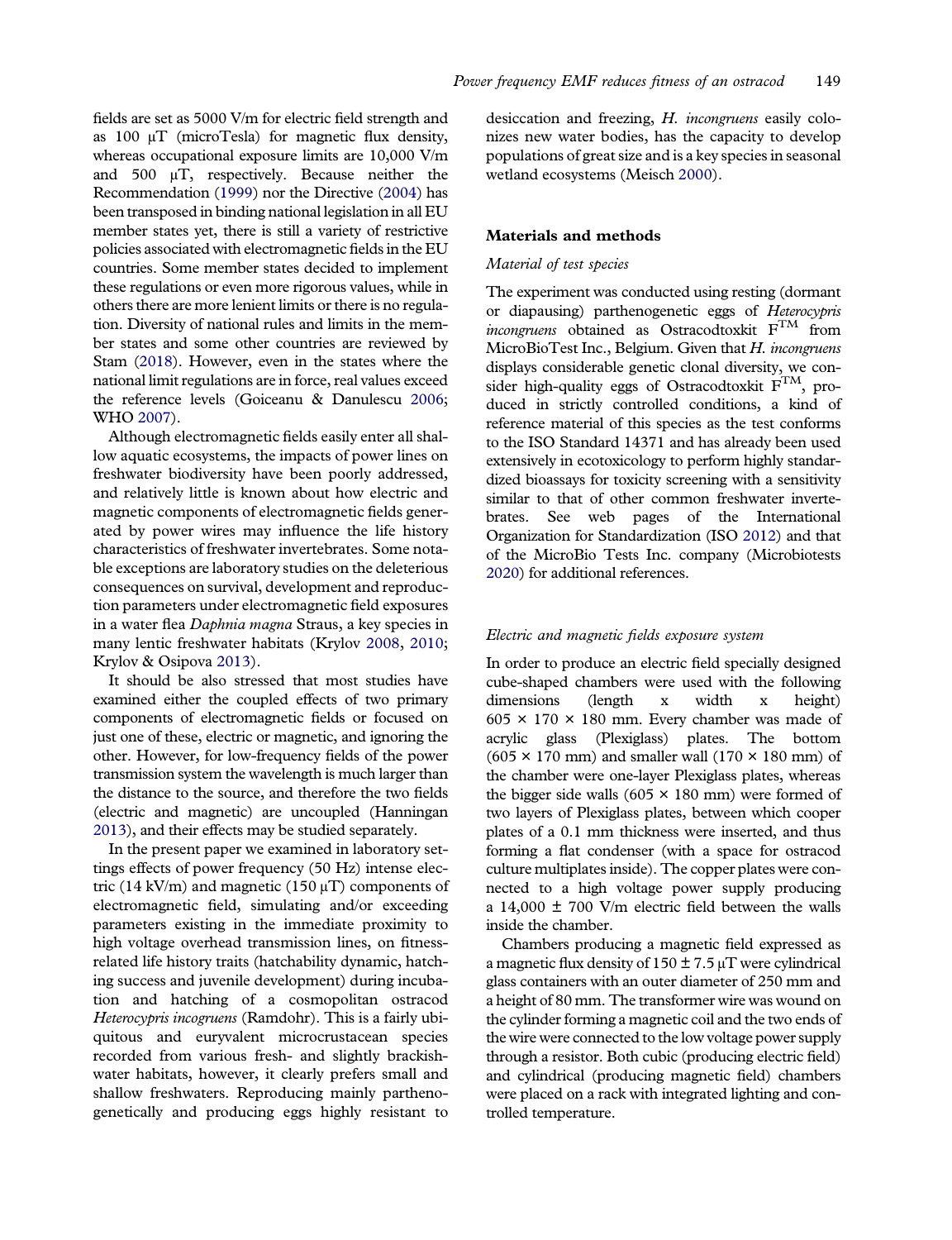Electric field and magnetic flux density were measured by means of a calibrated device PMM 8053 with a PMM EHP-50C probe, and the final parameters of such power frequency (50 Hz) electric and magnetic fields as well as the control conditions during the experiment were as follows: electric field of 14,000  $\pm$  700 V/m and <0.1  $\mu$ T, magnetic field of  $\leq$ 10 V/m and 150  $\pm$  7.5  $\mu$ T, and control of  $\leq$ 10 V/m and <0.1 μT. The parameters of the electric and magnetic fields generated in our experiment were equivalent to conditions existing under high voltage overhead transmission lines.

#### Experimental design

The experiment was carried out in two consecutive condition phases: (I) an incubation (dry) phase, and (II) a hatching and development (wet) phase. Eggs in the incubation phase were incubated dry in 6-well polystyrene multiplates (mean  $\pm$  standard error = 69  $\pm$  5.6 eggs per well) at 16°C in the dark for 6 weeks in one of two field treatments: electric field (EF) or magnetic field (MF), and control (C). After the incubation phase, eggs were inundated with mineral water (Primavera, Polska Woda Sp. z o.o., Poland) and assigned to hatching conditions, so that six replicates from each stress (field) incubation treatment remained for hatching in the same conditions as they had been incubated, and the other six were transferred to C, while eggs incubated in C were assigned to one of three hatching treatments: EF, MF and C (each of also six replicates). The hatching phase of the experiment lasted 22 days and was conducted at 25ºC, at a light intensity of 5500 lx (6500 K) with a 14:10-hour light:dark photoperiod. The first 30 neonates from each of seven treatment combinations (incubation x hatching: C x C, C x EF, C x MF, EF x C, EF x EF, MF x C, MF x MF) were transferred to new 6-well multiplates with water (5 neonates per replicate well), fed by Spirulina powder from blue-green algae, and the experiment was continued in the same treatment combinations until ostracods reached adulthood or died. Every day (except day 9) during the first 15 days and then every other day of the hatching phase, hatching and mortality were recorded by counting the number of emerging and surviving ostracod individuals in each replicate.

#### Tested life history traits and statistical analysis

We tested three fitness related life history traits: (I) dynamic of hatchability (shape of cumulative hatching curves), (II) the total hatching success (proportion of resting eggs that hatched), and (III) proportion of juvenile survival to the adult stage. Difference in the life history traits between control eggs or juveniles and those exposed to the stress treatments (either to electric or magnetic field) was tested separately for each combination of the incubation and hatching conditions in the balanced design by two-way PERMANOVA (with Euclidean distance as resemblance measure in case of hatching success and juvenile survival, and maximum distance in case of hatchability curves) using the software package PRIMER v. 7 (Anderson et al. [2008](#page-7-12); Clarke & Gorley [2015\)](#page-7-13).

#### <span id="page-3-0"></span>Results

In total, 2907 resting eggs were incubated and subsequently inundated, of which 1335 (45.9%) hatched within the 22-day monitoring period of the hatching phase of the experiment. The proportion of resting eggs that successfully hatched varied only inconsiderably among treatments and neither exposure of electric nor magnetic field affected total hatching success (Pseudo-F  $= 0.029 - 3.260$ , p(perm)  $\ge 0.084$ ; [Table I](#page-4-0)).

In case of electric field exposure, there were no main and interaction effects of incubation and hatching conditions on the hatchability (Pseudo- $F = 0.757 - 2.210$ , p(perm) ≥0.089; [Table I](#page-4-0)). However, magnetic field exposure affected significantly the hatchability of resting eggs of H. incongruens. The cumulative hatching curve in magnetic field (irrespective of incubation condition) was significantly different (Pseudo-F = 9.409,  $p(perm) = 0.002$ ; [Table I](#page-4-0)) from that in control condition ([Figure 1\)](#page-4-1). Hatching of juveniles in the magnetic field was faster, 40% of neonates appeared at 4 days, whereas in control it took two times longer – after 8 days. However, in spite of the significant main effect of hatching conditions, there was no main effect of incubation conditions (Pseudo-F =  $0.875$ , p(perm) =  $0.420$ ) and finally, there was also no interaction between incubation and hatching conditions (Pseudo-F =  $0.384$ , p- $(perm) = 0.726$ ; [Table I\)](#page-4-0), and the final hatching success was also the same in magnetic field and control [\(Figure 1](#page-4-1)).

Despite no effect of the incubation condition in magnetic and electric field exposures vs. control on hatchability dynamic and the final hatching success, the incubation conditions in both, the magnetic field and electric field did significantly decrease juvenile survival to the adult stage (in magnetic field Pseudo- $F = 8.526$ ,  $p(perm) = 0.008$ , and in electric field Pseudo-F =  $6.148$ ,  $p(perm) = 0.029$ ; [Table I](#page-4-0)). When eggs where incubated in a magnetic field,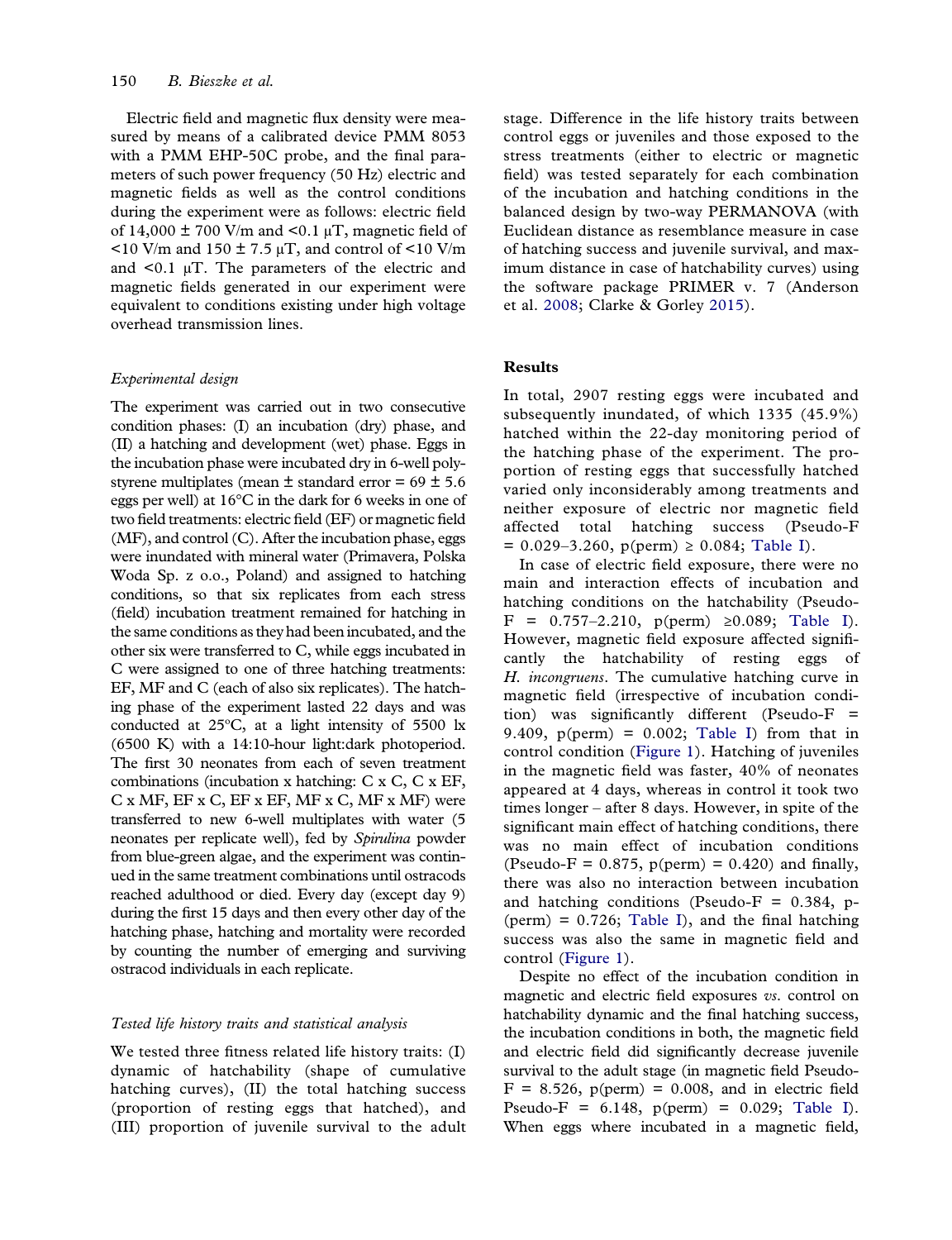<span id="page-4-0"></span>Table I. Statistics of two-way crossed PERMANOVA (Pseudo-F value and p(perm) value) testing in the balanced design for effects of incubation condition treatments (IN), hatching condition treatments (HA) and their interaction (IN x HA) on the dynamics of hatchability (similarity between cumulative hatching curves), the total hatching success (proportion of resting eggs that hatched), and the juvenile survival to the adult stage of Heterocypris incongruens in the exposure of intense electric (EF) and magnetic (MF) fields versus control conditions (C). Data are mean and standard error (SE).

|           |                                         | Hatchability |       |                     | Hatching success |       |       |                     | Juvenile survival |       |       |          |           |
|-----------|-----------------------------------------|--------------|-------|---------------------|------------------|-------|-------|---------------------|-------------------|-------|-------|----------|-----------|
| Effect    |                                         | Mean         | SE    | Pseudo- $F$ p(perm) |                  | Mean  | SE    | Pseudo- $F$ p(perm) |                   | Mean  | SE    | Pseudo-F | p(perm)   |
|           | Electric field (EF) vs. Control (C)     |              |       |                     |                  |       |       |                     |                   |       |       |          |           |
| IN        | C                                       | 0.196        | 0.016 | 0.757               | 0.536            | 0.434 | 0.018 | 0.058               | 0.828             | 0.417 | 0.090 | 6.148    | $0.029*$  |
|           | ΕF                                      | 0.161        | 0.011 |                     |                  | 0.429 | 0.015 |                     |                   | 0.167 | 0.048 |          |           |
| <b>HA</b> | C                                       | 0.190        | 0.016 | 1.604               | 0.187            | 0.450 | 0.012 | 2.774               | 0.112             | 0.350 | 0.093 | 1.339    | 0.263     |
|           | EF                                      | 0.168        | 0.011 |                     |                  | 0.414 | 0.019 |                     |                   | 0.233 | 0.064 |          |           |
| IN x HA   | C x C                                   | 0.233        | 0.026 | 2.210               | 0.089            | 0.472 | 0.018 | 3.260               | 0.084             | 0.533 | 0.143 | 1.339    | 0.257     |
|           | $C \times EF$                           | 0.160        | 0.014 |                     |                  | 0.397 | 0.022 |                     |                   | 0.300 | 0.100 |          |           |
|           | $EF \times C$                           | 0.147        | 0.013 |                     |                  | 0.428 | 0.009 |                     |                   | 0.167 | 0.062 |          |           |
|           | EF x EF                                 | 0.175        | 0.018 |                     |                  | 0.431 | 0.030 |                     |                   | 0.167 | 0.080 |          |           |
|           | Magnetic field $(MF)$ vs. Control $(C)$ |              |       |                     |                  |       |       |                     |                   |       |       |          |           |
| IN        | C                                       | 0.195        | 0.019 | 0.875               | 0.420            | 0.477 | 0.011 | 0.029               | 0.872             | 0.517 | 0.087 | 8.526    | $0.008**$ |
|           | MF                                      | 0.144        | 0.008 |                     |                  | 0.474 | 0.013 |                     |                   | 0.217 | 0.058 |          |           |
| <b>HA</b> | C                                       | 0.182        | 0.017 | 9.409               | $0.002**$        | 0.472 | 0.011 | 0.134               | 0.723             | 0.433 | 0.085 | 1.684    | 0.193     |
|           | MF                                      | 0.157        | 0.014 |                     |                  | 0.478 | 0.013 |                     |                   | 0.300 | 0.084 |          |           |
| IN x HA   | C x C                                   | 0.233        | 0.026 | 0.384               | 0.726            | 0.472 | 0.018 | 0.047               | 0.830             | 0.533 | 0.143 | 0.947    | 0.350     |
|           | $C \times MF$                           | 0.158        | 0.026 |                     |                  | 0.482 | 0.012 |                     |                   | 0.500 | 0.113 |          |           |
|           | $MF \times C$                           | 0.132        | 0.011 |                     |                  | 0.472 | 0.012 |                     |                   | 0.333 | 0.084 |          |           |
|           | $MF \times MF$                          | 0.156        | 0.012 |                     |                  | 0.475 | 0.025 |                     |                   | 0.100 | 0.045 |          |           |

\* - statistically significant differences at  $0.01 < p(perm) \le 0.05$ 

\*\* - statistically significant differences at  $0.001 \le p(\text{perm}) \le 0.01$ .



<span id="page-4-1"></span>Figure 1. Cumulative hatching curves for *Heterocypris incongruens* resting eggs as a function of time in control and in magnetic field hatching conditions. Lines show mean cumulative hatching success of 12 replicates per each of the two treatments of hatching conditions without differentiation between the incubation conditions; whiskers display  $1 \times SE$  (standard error).

only 21.7% of juveniles became females, whereas if eggs where incubated in control as much as 51.7% of juveniles reached adulthood. After incubation in electric field juvenile survival to the adult stage was lowered to 16.7% vs. 41.7% in the control condition [\(Table I](#page-4-0)).

#### Discussion

Resting eggs of ostracods inhabiting inland waters are well known to be highly resistant to a range of adverse conditions, e.g. prolonged desiccation, freezing and high temperatures, low atmospheric pressure, UV-B radiation, hypoxia, vertebrate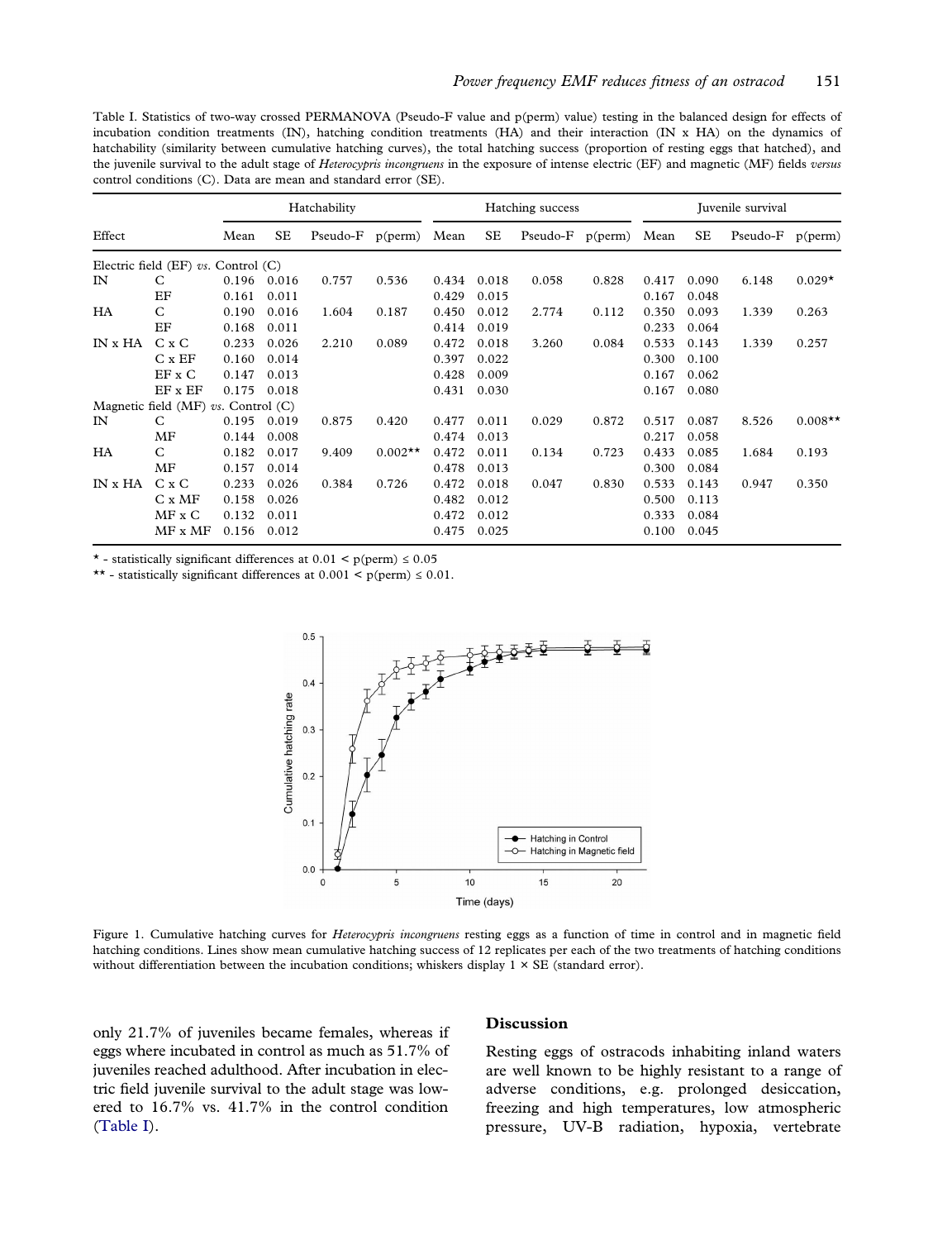<span id="page-5-11"></span><span id="page-5-10"></span><span id="page-5-2"></span><span id="page-5-0"></span>digestive enzymes, high salinity or pesticides and insecticides (Proctor [1964;](#page-7-14) Kornicker & Sohn [1971;](#page-7-15) Sohn & Kornicker [1979;](#page-8-6) Angell & Hancock [1989;](#page-7-16) Martins et al. [2008](#page-7-17); Van den Broecke et al. [2012;](#page-8-7) Vandekerkhove et al. [2013](#page-8-8) and reference therein). Our data are the first to demonstrate also the high tolerance of ostracod resting eggs to an intense electric field (14,000 V/m) and a magnetic field  $(150 \text{ uT})$ , mimicking that which is generated by high-voltage overhead transmission lines. We did not detect any effect of the studied field exposures on the hatching success of H. incongruens ([Table I](#page-4-0)).

<span id="page-5-5"></span><span id="page-5-4"></span>However, we detected some sensitivity of the hatching dynamics to the magnetic component of the electromagnetic field. In particular, even if there was no significant difference in the final hatching success between the magnetic field and control conditions [\(Table I\)](#page-4-0), the hatching rate since hydration was accelerated in the magnetic field compared to the control. Comparison of the hatching accumulation curves suggests that eggs exposed to the magnetic field hatched during the first 2 weeks of the experiment faster and more synchronously than control eggs [\(Figure 1\)](#page-4-1). Such a hatching strategy may enhance the success of completion of the reproductive cycle, reducing the competition for resources. On the other hand, fast hatching response or a high proportion of ostracod eggs hatching immediately after the first hydration may cause dramatic fitness decrease in case the hydroperiod is too short for completion of the life cycle (Martins et al. [2009\)](#page-7-18). In fact, asynchronous hatching (or some kind of bethedging strategy) was hypothesized as an advantageous strategy for sexually reproducing populations of an ostracod Eucypris virens (Jurine) compared to their asexual conspecifics, tailoring the hatching response to the unpredictability of the hydroperiod cycle in the Mediterranean area (Martins et al. [2008\)](#page-7-17). The mechanism by which hatching dynamic upon inundation was accelerated and synchronized under the magnetic field exposure remains unclear. However, we can speculate that electromagnetic field which is perceived as light (Reiter [1993](#page-8-9); Fernie & Reynolds [2005\)](#page-7-0) may be an additional stimulus (as lengthened photoperiod) to the presence of water, triggering the hastened hatching of resting eggs of ostracods inhabiting temporary inland waters. It is also difficult to explain why the magnetic field had a significant impact on the hatchability dynamics, while we did not detect any effect of the electric field on the hatchability of our test species. It appears, however, that of the two components of the power frequency electromagnetic field, the magnetic component is more important biologically than the

electric one. The magnetic field can easier and without attenuation penetrate inside biological tissues than the electric filed which is significantly absorbed by water present in living cells (Kaune [1993\)](#page-7-19).

<span id="page-5-1"></span>Our study clearly showed that both magnetic field and electric field were also detrimental for ostracod juvenile survival when eggs were incubated dry under the magnetic or electric field exposures [\(Table I](#page-4-0)). It is difficult, however, to compare our results with other studies using different experimental parameters (frequency, field strength, magnetic flux density or exposure duration). Nonetheless, it should be emphasized that even considering only the effects of electromagnetic fields of parameters similar to those used in our study (power frequency 50/ 60 Hz, magnetic flux density of 10–500 (1000) μT and electric field strength of around 10–20 kV/m) on fitness components of invertebrate juvenile or larval stages (hatching dynamic and viability during postembryonic development), the current knowledge is clearly inconclusive.

<span id="page-5-9"></span><span id="page-5-8"></span><span id="page-5-7"></span><span id="page-5-6"></span><span id="page-5-3"></span>Similarly to the results found in our study, negative effects upon survival have been associated with the magnetic field exposure for gastropods, crustaceans and insects. Ossenkopp et al. [\(1990\)](#page-7-20) show that mortality levels in a grove snail Cepaea nemoralis (L.) increase with the duration of exposure to a 60 Hz, 100 μT magnetic field. Krylov ([2008](#page-7-5)) demonstrates that magnetic field with a density of 150  $\mu$ T and frequencies 17 Hz and 500 Hz exposed during 7 days has the most deleterious consequences on survival and maturation of Daphnia magna, while a 21 days exposure to a frequency of 500 Hz during the juvenile stage decreases body size and viability of the next generation. The same author in other studies on D. magna (Krylov [2010](#page-7-6)) documents decreased number of viable offspring in the first brood of females that develop from exposed eggs (45–175 Hz electromagnetic field), despite no significant differences in mortality in either embryos or adult females of the parental generation between the test specimens and control. Panagopoulos et al. [\(2013](#page-7-21)) found that the number of pupae of Drosophila melanogaster Meigen decreases with the strength of the 50 Hz, 100–2100 μT magnetic fields applied for 5 days, although the effects were only statistically significant with high magnetic flux densities of 1.1 and 2.1 mT. Similarly, Ramírez et al. ([1983](#page-7-22)) report increased mortality of eggs, larvae, pupae and adults as well as reduced oviposition by *D. melanogaster* exposed to 60 Hz, 1000 μT magnetic field for 48 h. Finally, increased mortality has been also documented in strong magnetic field exposures: larvae of a large pig roundworm Ascaris suum (Goeze) (Kuźna-Grygiel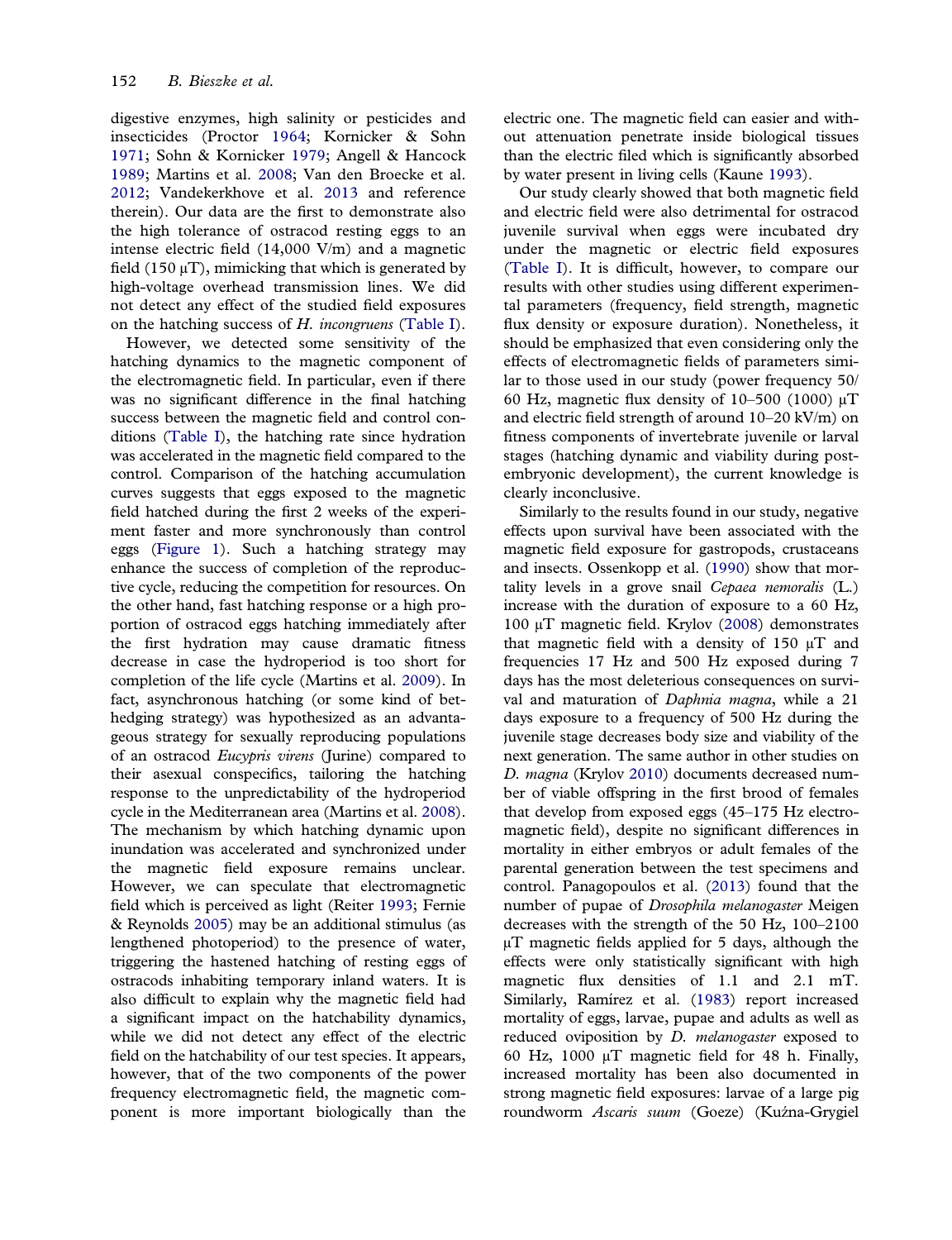<span id="page-6-5"></span>et al. [2005](#page-7-23)) and of a common liver fluke Fasciola hepatica L. (Kołodziejczyk et al. [2010\)](#page-7-24) both in 2-mT fields as well as larvae of a mill moth Ephestia kuehniella Zeller in 1.4-T field (Pandir et al. [2013](#page-7-25)).

<span id="page-6-8"></span><span id="page-6-0"></span>Contrary to our results, no effects of the electromagnetic field exposure on viability have been found for a wrinkled snail Helicella caperata (Montagu) (60 Hz, 100 μT – Child et al. [1992](#page-7-26)), Drosophila melanogaster (60 Hz, 1 mT – Walters & Carstensen [1987\)](#page-8-10) and Drosophila subobscura Collin (50 Hz, 500  $\mu$ T – Zmejkoski et al. [2017](#page-8-11)). For the latter species even increased viability has been revealed under the magnetic field exposure (50 Hz, 500 μT – Dimitrijevic et al. [2014\)](#page-7-27). See also above about the results on Daphnia magna by Krylov ([2010\)](#page-7-6).

<span id="page-6-11"></span><span id="page-6-4"></span><span id="page-6-1"></span>Effects of low-frequency magnetic fields on the development have also been demonstrated for invertebrates and again, both retardation (Zimmerman et al. [1990](#page-8-12): a purple sea urchin Strongylocentrotus purpuratus (Stimpson) in 60 Hz, 100 µT; Gutzeit [2001:](#page-7-28) *D. melanogaster* in 50 Hz, 150  $\mu$ T) and acceleration have been recorded (Krylov [2010:](#page-7-6) Daphnia magna in 45-175 Hz; Dimitrijevic et al. [2014](#page-7-27); Zmejkoski et al. [2017:](#page-8-11) Drosophila subobscura in 50 Hz, 500 μT). Moreover, the magnetic field (60 Hz, 80  $\mu$ T) causes significantly lower developmental stability measured by fluctuating asymmetry and a reduction in the weight of D. melanogaster (Graham et al. [2000\)](#page-7-29). On the other hand, no significant changes have been found in lifespan, reproduction and hatching rate of a free-living nematode Caenorhabidis elegans (Maupas) exposed to 50 Hz magnetic fields at intensities of 500–3000 μT compared with that of the control (Shi et al. [2015\)](#page-8-13).

<span id="page-6-12"></span><span id="page-6-9"></span><span id="page-6-6"></span><span id="page-6-3"></span>Excepting differences in laboratory parameters (frequency, exposure duration, magnetic flux density, electric field strength) and/or environmental conditions in field investigations (voltage of power lines, distance from the power lines, etc.), the above inconsistencies between our results and those of other studies as well as between various studies can be attributed to several causes of various natures. First, as laboratory and field experimental data have shown, different species may respond differentially to the exposure of electromagnetic fields (Levin & Ernst [1997](#page-7-30); Doherty & Grubb [1998\)](#page-7-31). In addition, data also suggest that electromagnetic fields might have different effects at various developmental stages and depend on the genetic background (Zmejkoski et al. [2017](#page-8-11)). A further problem is that unlike most biohazard chemical compounds, both components of the electromagnetic field may produce no clear dose-response (non-linear and/or "window") effects (Doherty & Grubb [1998\)](#page-7-31). The <span id="page-6-7"></span><span id="page-6-2"></span>experimental results also suggest that the biological effects of electromagnetic fields could be transient or at least partially reversible, synergistic with other factors or depend on some threshold values (Pan [1996](#page-7-32); Doherty & Grubb [1998](#page-7-31)). We cannot also rule out the possibility that some of the published effects are the results of experimental artifacts, as suggested by Walters and Carstensen ([1987\)](#page-8-10). Finally, some effects or no response could be due to the fact that the tested animals have lived for generations under laboratory conditions where they were exposed to the electromagnetic fields and may have adapted to these conditions (Krylov [2008](#page-7-5)).

<span id="page-6-10"></span>To conclude, our results show that both components of the power frequency electromagnetic field (50 Hz), equivalent to that created by high voltage overhead power transmission lines, can have important consequences for ostracod reproduction. Further long-term experiments are clearly needed to clarify the results obtained so far and to shed light on the long-term consequences of the environmental pollution by electromagnetic field exposure associated with power transmission lines on fitness-related life history traits of ostracods and other aquatic invertebrates.

#### Acknowledgements

We are grateful to the Regional Inspectorate for Environmental Protection in Gdansk for the measurement of the electric and magnetic field intensities as well as to the Institute of Experimental Physics, University of Gdansk for help in the designing of the culture containers. We also gratefully acknowledge the help of Adam Green (Gdansk), who improved the English in the manuscript.

#### Funding

This work was supported by the University of Gdansk under internal grant no. 531-L260-D249-19 attributed to TN.

#### Disclosure statement

No potential conflict of interest was reported by the authors.

#### ORCID

- B. Bieszke **http://orcid.org/0000-0002-0129-1511**
- L. Namiotko **http://orcid.org/0000-0002-9711-6696**
- T. Namiotko Dhttp://orcid.org/0000-0002-0269-2923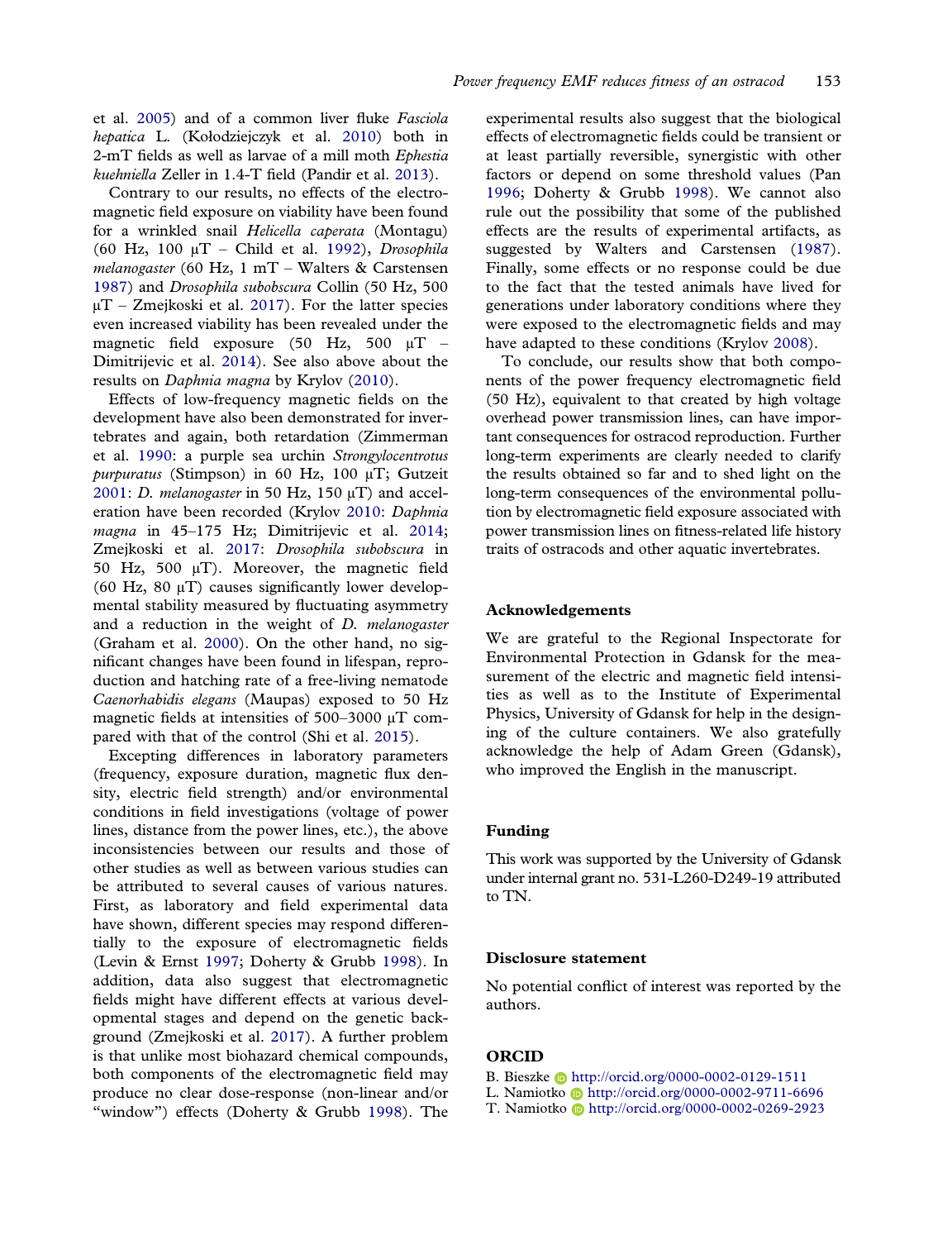#### References

- <span id="page-7-12"></span>Anderson MJ, Gorley RN, Clarke KR. [2008](#page-3-0). PERMANOVA+ for PRIMER: Guide to software and statistical methods. Plymouth: PRIMER-E.
- <span id="page-7-16"></span>Angell RW, Hancock JW. [1989.](#page-5-0) Response of eggs of Heterocypris incongruens (Ostracoda) to experimental stress. Journal of Crustacean Biology 9:381–386. DOI: [10.2307/1548561](https://doi.org/10.2307/1548561).
- <span id="page-7-26"></span>Child SZ, Hartman CL, Schery L, Carstensen EL. [1992](#page-6-0). A test for increased lethality in land snails exposed to 60 Hz magnetic fields. Neuroscience Letters 134:169–170. DOI: [10.1016/0304-3940\(92\)90508-5.](https://doi.org/10.1016/0304-3940(92)90508-5)
- <span id="page-7-13"></span>Clarke KR, Gorley RN. [2015](#page-3-0). PRIMER v7: User manual/tutorial. Plymouth: PRIMER-E.
- <span id="page-7-27"></span>Dimitrijevic D, Savic T, Andelkovic M, Prolic Z, Janac B. [2014.](#page-6-1) Extremely low frequency magnetic field (50 Hz, 0.5 mT) modifies fitness components and locomotor activity of Drosophila subobscura. International Journal of Radiation Biology 90:337–343. DOI: [10.3109/09553002.2014.888105.](https://doi.org/10.3109/09553002.2014.888105)
- <span id="page-7-2"></span>Directive. [2004.](#page-1-1) Directive 2004/40/EC of the European Parliament and of the Council on the minimum health and safety requirements regarding the exposure of workers to the risks arising from physical agents (electromagnetic fields). Official Journal of the European Union L 159:1–26.
- <span id="page-7-31"></span>Doherty PF, Grubb TC. [1998](#page-6-2). Reproductive success of cavity-nesting birds breeding under high-voltage powerlines. The American Midland Naturalist 140:122–128. DOI: [10.1674/0003-0031\(1998\)140\[0122:RSOCNB\]2.0.CO;2.](https://doi.org/10.1674/0003-0031(1998)140[0122:RSOCNB]2.0.CO;2)
- <span id="page-7-0"></span>Fernie KJ, Reynolds SJ. [2005](#page-1-2). The effects of electromagnetic fields from power lines on avian reproductive biology and physiology: A review. Journal of Toxicology and Environmental Health, Part B: Critical Reviews 8:127–140. DOI: [10.1080/10937400590909](https://doi.org/10.1080/10937400590909022) [022.](https://doi.org/10.1080/10937400590909022)
- <span id="page-7-4"></span>Goiceanu C, Danulescu R. [2006](#page-2-0). Occupational exposure to power frequency fields in some electrical transformation stations in Romania. International Journal of Occupational Safety and Ergonomics 12:149–153. DOI: [10.1080/10803548.2006.1107](https://doi.org/10.1080/10803548.2006.11076676) [6676.](https://doi.org/10.1080/10803548.2006.11076676)
- <span id="page-7-29"></span>Graham JH, Fletcher D, Tigue J, McDonald M. [2000.](#page-6-3) Growth and developmental stability of Drosophila melanogaster in low frequency magnetic fields. Bioelectromagnetics 21:465–472. DOI: [10.1002/\(\)1521-186X](https://doi.org/10.1002/()1521-186X).
- <span id="page-7-28"></span>Gutzeit HO. [2001](#page-6-4). Biological effects of ELF-EMF enhanced stress response: New insights and new questions. Electro- and Magnetobiology 20:15–26. DOI: [10.1081/JBC-100103157.](https://doi.org/10.1081/JBC-100103157)
- <span id="page-7-8"></span>Hanningan J. [2013](#page-2-1). Effects of electric and magnetic fields on transmission line design. Electric Energy T & D Magazine 17:33–36.
- <span id="page-7-3"></span>ICNIPR. [2010](#page-1-3). International commission on non-ionizing radiation protection. Guidelines for limiting exposure to time-varying electric and magnetic fields (1 HZ-100 kHZ). Health Physics 99:818–836. DOI: [10.1097/HP.0b013e3181f06c86.](https://doi.org/10.1097/HP.0b013e3181f06c86)
- <span id="page-7-10"></span>ISO. [2012](#page-2-2). International Organization for Standardization: ISO standard 14371:2012 water quality – Determination of fresh water sediment toxicity to Heterocypris incongruens (Crustacea, Ostracoda) – Bibliography. Available: [https://www.iso.org/](https://www.iso.org/obp/ui/#iso:std:iso:14371:ed-1:v1:en) [obp/ui/#iso:std:iso:14371:ed-1:v1:en.](https://www.iso.org/obp/ui/#iso:std:iso:14371:ed-1:v1:en) Accessed Jan 2020 5.
- <span id="page-7-19"></span>Kaune WT. [1993.](#page-5-1) Introduction to power-frequency electric and magnetic fields. Environmental Health Perspectives 101 (Suppl. 4):73–81. DOI: [10.1289/ehp.93101s473.](https://doi.org/10.1289/ehp.93101s473)
- <span id="page-7-24"></span>Kołodziejczyk L, Kuźna-Grygiel W, Gonet B, Podraza W. [2010](#page-6-5). Extremely low frequency magnetic field and the hatching rate of Fasciola hepatica eggs, the fecundity and survival of liver fluke-infected snail, Lymnaea truncatula. Folia Biologica (Krakow) 58:157–161. DOI: [10.3409/](https://doi.org/10.3409/fb58_3-4.157-161) [fb58\\_3-4.157-161.](https://doi.org/10.3409/fb58_3-4.157-161)
- <span id="page-7-15"></span>Kornicker LS, Sohn IG. [1971.](#page-5-2) Viability of ostracode eggs egested by fish and effect of digestive fluids on ostracode shells – Ecologic and paleoecologic implications. Bulletin du Centre de Recherches 5 Suppl:285–293.
- <span id="page-7-5"></span>Krylov VV. [2008](#page-2-3). Impact of alternating electromagnetic field of ultralow and low frequencies upon survival, development, and production parameters in Daphnia magna Straus (Crustacea, Cladocera). Inland Water Biology 1:134–140. DOI: [10.1134/](https://doi.org/10.1134/S1995082908020053) [S1995082908020053.](https://doi.org/10.1134/S1995082908020053)
- <span id="page-7-6"></span>Krylov VV. [2010](#page-2-3). Effects of electromagnetic fields on parthenogenetic eggs of Daphnia magna Straus. Ecotoxicology and Environmental Safety 73:62–66. DOI: [10.1016/j.ecoenv.2009.03.005](https://doi.org/10.1016/j.ecoenv.2009.03.005).
- <span id="page-7-7"></span>Krylov VV, Osipova EA. [2013.](#page-2-4) The response of Daphnia magna Straus to the long-term action of low-frequency magnetic fields. Ecotoxicology and Environmental Safety 96:213–219. DOI: [10.1016/j.ecoenv.2013.06.012.](https://doi.org/10.1016/j.ecoenv.2013.06.012)
- <span id="page-7-23"></span>Kuźna-Grygiel W, Gonet B, Jaborowska M, Kołodziejczyk L. [2005.](#page-5-3) Effect of power network frequency magnetic field on embryonic development of Ascaris suum (Nematoda). Folia Biologica (Krakow) 53:101–105. DOI: [10.3409/1734916054663393.](https://doi.org/10.3409/1734916054663393)
- <span id="page-7-30"></span>Levin M, Ernst SG. [1997](#page-6-6). Applied DC magnetic fields cause alterations in the time of cell divisions and developmental abnormalities in early sea urchin embryos. Bioelectromagnetics 18:255–263. DOI: [10.1002/\(\)1521-186X.](https://doi.org/10.1002/()1521-186X)
- <span id="page-7-1"></span>Lewczuk B, Redlarski G, Żak A, Ziółkowska N, Przybylska-Gornowicz B, Krawczuk M. [2014](#page-1-2). Influence of electric, magnetic, and electromagnetic fields on the circadian system: Current stage of knowledge. BioMed Research International 69459. DOI: [10.1155/2014/169459](https://doi.org/10.1155/2014/169459).
- <span id="page-7-18"></span>Martins MJF, Vandekerkhove J, Mezquita F, Schmit O, Rueda J, Rossetti G, Namiotko T. [2009.](#page-5-4) Dynamics of sexual and parthenogenetic populations of Eucypris virens (Crustacea: Ostracoda) in three European ponds. Hydrobiologia 636:219–232. DOI: [10.1007/s10750-009-9952-0](https://doi.org/10.1007/s10750-009-9952-0).
- <span id="page-7-17"></span>Martins MJF, Vandekerkhove J, Namiotko T. [2008.](#page-5-5) Environmental stability and the distribution of the sexes: Insights from life history experiments with the geographic parthenogen Eucypris virens (Crustacea: Ostracoda). Oikos 117:829–836. DOI: [10.1111/oik.2008.117.issue-6](https://doi.org/10.1111/oik.2008.117.issue-6).
- <span id="page-7-9"></span>Meisch C. [2000.](#page-2-5) Freshwater Ostracoda of Western and central Europe. Heidelberg-Berlin: Spektrum Akademischer Verlag.
- <span id="page-7-11"></span>Microbiotests. [2020](#page-2-6). MicroBio Tests Inc.: Toxkits publications. Available: [https://www.microbiotests.com/information/publica](https://www.microbiotests.com/information/publications/) [tions/.](https://www.microbiotests.com/information/publications/) Accessed Jan 2020 5.
- <span id="page-7-20"></span>Ossenkopp KP, Kavaliers M, Lipa S. [1990](#page-5-6). Increased mortality in land snails (Cepaea nemoralis) exposed to powerline (60-Hz) magnetic fields and effects of the light-dark cycle. Neuroscience Letters 114:89–94. DOI: [10.1016/0304-3940\(90\)90433-A](https://doi.org/10.1016/0304-3940(90)90433-A).
- <span id="page-7-32"></span>Pan H. [1996.](#page-6-7) The effect of a 7 T magnetic field on the egg hatching of Heliothis virescens. Journal of Magnetic Resonance Imaging 14:673–677. DOI: [10.1016/0730-725X](https://doi.org/10.1016/0730-725X(96)00057-4) [\(96\)00057-4.](https://doi.org/10.1016/0730-725X(96)00057-4)
- <span id="page-7-21"></span>Panagopoulos DJ, Karabarbounis A, Lioliousis C. [2013](#page-5-7). ELF alternating magnetic field decreases reproduction by DNA damage induction. Cell Biochemistry and Biophysics 67:703–716. DOI: [10.1007/s12013-013-9560-5.](https://doi.org/10.1007/s12013-013-9560-5)
- <span id="page-7-25"></span>Pandir D, Sahingoz R, Ercan FS. [2013](#page-6-8). Mediterranean flour moth Ephestia kuehniella eggs and larvae exposed to a static magnetic field and preference by Trichogramma embryophagum. Biocontrol Science and Technology 23:1402–1411. DOI: [10.1080/095831](https://doi.org/10.1080/09583157.2013.835789) [57.2013.835789.](https://doi.org/10.1080/09583157.2013.835789)
- <span id="page-7-14"></span>Proctor VW. [1964](#page-5-2). Viability of crustacean eggs recovered from ducks. Ecology 45:656–658. DOI: [10.2307/1936124.](https://doi.org/10.2307/1936124)
- <span id="page-7-22"></span>Ramírez E, Monteagudo JL, García-Gracia M, Delgado JMR. [1983](#page-5-8). Oviposition and development of Drosophila modified